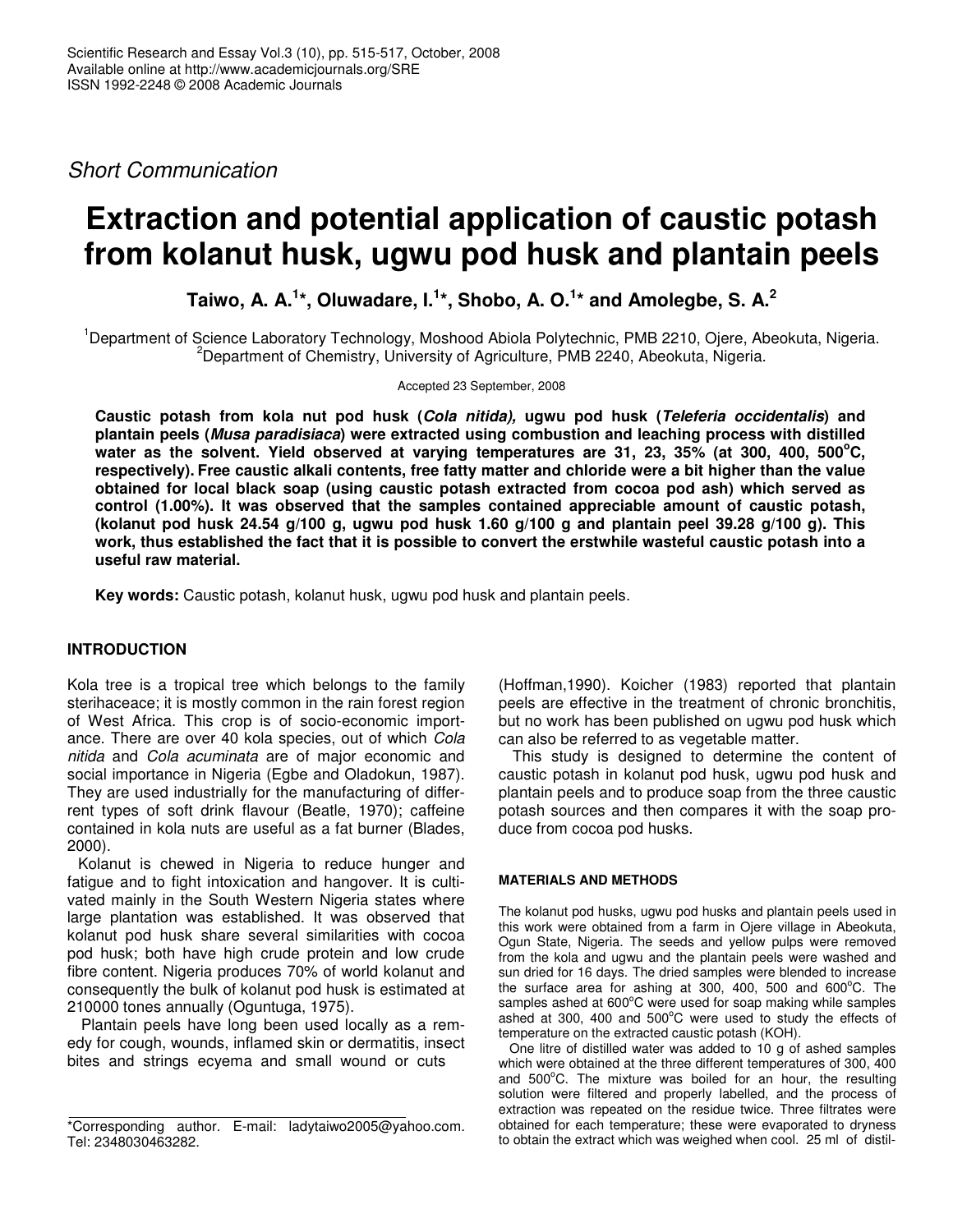| Temp $(^{\circ}C)$ | Weight of extract (g) |      | Caustic potash contents (g) |      |      |                 |
|--------------------|-----------------------|------|-----------------------------|------|------|-----------------|
|                    | Kola                  | Ugwu | <b>Plantain</b>             | Kola | Uawu | <b>Plantain</b> |
| 300                | 9.26                  | 0.38 | 0.80                        | 0.08 | 0.07 | 0.06            |
| 400                | 10.04                 | 0.90 | 1.66                        | 0.28 | 0.10 | 0.14            |
| 500                | 13.40                 | 3.44 | 4.00                        | 4.97 | 5.65 | 5.70            |

**Table 1.** Weight of extract and caustic potash contents of kolanut pod husks, ugwu pod husks and plantain peels ashed at different temperatures.

**Table 2.** Extracted KOH (%) from kolanut pod husks, ugwu pod husks and plantain peels ashed at different temperatures.

| Temp (°C) | Kola          | <b>Ugwu</b>   | <b>Plantain</b> |
|-----------|---------------|---------------|-----------------|
| 300       | 21.38 (9.40)  | 6.56 (11.30)  | 5.67 (15.00)    |
| 400       | 35.50 (16.80) | 21.33 (18.30) | 19.17 (18.00)   |
| 500       | 55.29 (31.11) | 63.79 (23.33) | 72.54 (35.00)   |

Values in parenthesis are yield (%).

led water was added to each extract followed by 2 drops of methyl orange indicator. Each of the solutions was titrated against 0.5 M HCl (Onifade, 1994).

The ashed samples at 600 $\mathrm{^oC}$  was used for soap making, 100 g of the ashes were put separately on a piece of white cloth which was tied o a plastic bucket. Water was added, the brown liquid collected was heated for about 21/2 h. The resulting brown liquid is the potash use for saponification process. Crude palm kernel oil was added with continuous stirring for 1 h, more filtrate was added until foaming was at a maximum and mixture dried up gradually. The soap were collected and spread on a flat surface to cool and moulded into balls.

Free caustic alkali was determined by using 2 g of prepared soap weighed in to the conical flask, 15 ml of ethanol  $(C_2H_5OH)$  was added followed by the addition of 5 ml of 20%  $BaCl<sub>2</sub>$ . The resulting solution was titrated against  $0.5$  N H<sub>2</sub>SO<sub>4</sub> using phenolphthalein as indicator.

To determine total fatty acid (TFM), 2 g of the prepared soap was heated with 20 ml of Diethyl-ether. 10 ml of 20% H<sub>2</sub>SO<sub>4</sub> was added to liberate the oils; methyl orange was used to separate the oils and diethyl-ether layers. Weight of oil was obtained by difference (Onyegbade et.al., 2004).

For chloride content determination, 10 ml of  $Ca(NO<sub>3</sub>)<sub>2</sub>$  solution was added to 2 g of soap. The mixture was cooled and filtered. The filtrate was titrated against 0.1 N AgNO<sub>3</sub> using  $K_2CrO_7$  as indicator (Onyegbade et.al., 2004).

Foaming power was measured by dissolving 2 g of the prepared soap and local black soap (control) in 50 ml of boiled distilled water, separately. Four drops of oil was placed in 3 test tubes. 5 ml of distilled water was added to first tube, prepared soap solution to the second tube while the local soap solution was added to the third tube. Each tube was shaken for 1 min, the emulsifying nature and oil mixture was observed.

# **RESULTS AND DISCUSSION**

Caustic potash contents and extracted KOH of kolanut pod husks, ugwu pod husks and plantain peels ashed at different temperatures are shown in Tables 1 and 2. It was observed that the amount of KOH obtained decreased as the extraction proceeds. During the titration, effervescence occurred in the extracts of kola pods husks, as a result of the presence of carbonate compound in the extracts. The amount in the first extract was higher than the second extract while the third extract had the lowest amount. On the other hand the percentage purity is higher in the third extraction and least in the first extraction. This may be as a result of impurities present. The first extract will have higher amount of these impurities which will in subsequent extracts. It was also observed that the purity increases with temperature; this indicates that the components which serve as the impurities were broken down at higher temperature.

The texture of the soap produced from extracted caustic potash was compared with the industrially produced soap (using potassium hydroxide). The difference in texture may be due to the presence of other metallic ions noticeably sodium ions (Onyegbado et al., 2004).

Foaming power was better in soap made from kola pod husk and plantain peel (Table 3). This is because the content of the caustic potash in the filtrate from the ash of kola husk and plantain peel are higher than that of Ugwu pod husk. This is one of the factors responsible for the foaming power; the poor foaming power can also be associated with the total fatty matter which is higher in plantain peel. The good foaming power of the local black soap can also be traced to the natural water used for the extraction of caustic potash. The water used for the extraction of caustic potash from kolanut, ugwu pod husk and plantain peel in this study is chlorinated. This may also be the reason for high content of chloride in the prepared soap, which indicates that the prepared soap contains more acid than local black soap (control).

### **Conclusion**

The result obtained clearly indicates that there is a very